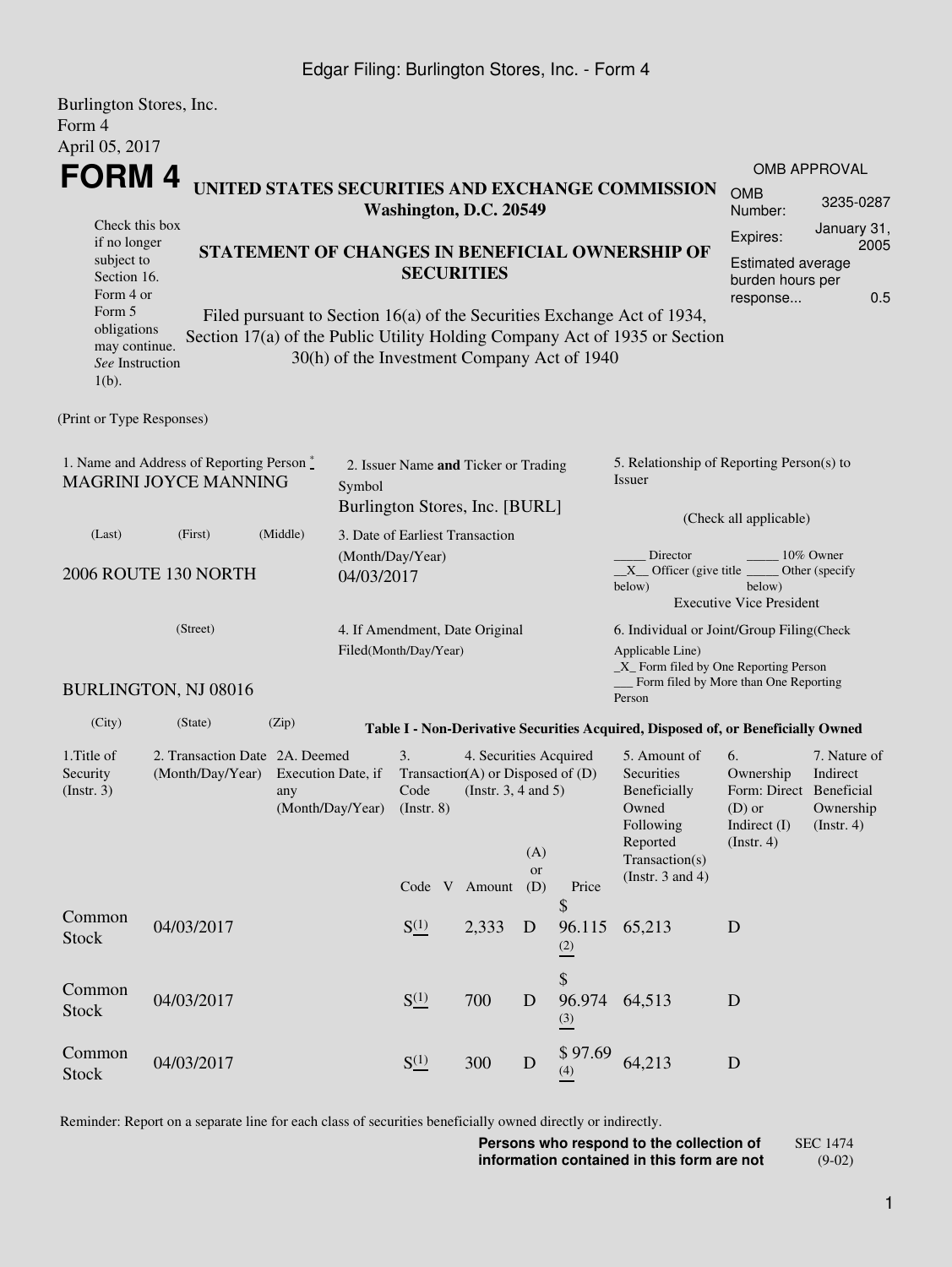### Edgar Filing: Burlington Stores, Inc. - Form 4

#### **required to respond unless the form displays a currently valid OMB control number.**

#### **Table II - Derivative Securities Acquired, Disposed of, or Beneficially Owned (***e.g.***, puts, calls, warrants, options, convertible securities)**

| 1. Title of $\quad 2$ . |             | 3. Transaction Date 3A. Deemed      |                  | 4.                | 5.             | 6. Date Exercisable and |                    | 7. Title and |                                                      | 8. Price of      | 9. Nu     |
|-------------------------|-------------|-------------------------------------|------------------|-------------------|----------------|-------------------------|--------------------|--------------|------------------------------------------------------|------------------|-----------|
| Derivative              | Conversion  | (Month/Day/Year) Execution Date, if |                  | TransactionNumber |                | <b>Expiration Date</b>  |                    | Amount of    |                                                      | Derivative       | Deriy     |
| Security                | or Exercise |                                     | any              | Code              | of             | (Month/Day/Year)        |                    | Underlying   |                                                      | Security         | Secur     |
| (Insert. 3)             | Price of    |                                     | (Month/Day/Year) | $($ Instr. $8)$   | Derivative     |                         |                    | Securities   |                                                      | $($ Instr. 5 $)$ | Bene      |
|                         | Derivative  |                                     |                  |                   | Securities     |                         |                    |              | (Instr. $3$ and $4$ )                                |                  | Owne      |
|                         | Security    |                                     |                  |                   | Acquired       |                         |                    |              |                                                      |                  | Follo     |
|                         |             |                                     |                  |                   | $(A)$ or       |                         |                    |              |                                                      |                  | Repo      |
|                         |             |                                     |                  |                   | Disposed       |                         |                    |              |                                                      |                  | Trans     |
|                         |             |                                     |                  |                   | of $(D)$       |                         |                    |              |                                                      |                  | $($ Instr |
|                         |             |                                     |                  |                   | $($ Instr. 3,  |                         |                    |              |                                                      |                  |           |
|                         |             |                                     |                  |                   | $4$ , and $5)$ |                         |                    |              |                                                      |                  |           |
|                         |             |                                     |                  | Code V            | $(A)$ $(D)$    | Date<br>Exercisable     | Expiration<br>Date | Title        | Amount<br><b>or</b><br>Number<br>of<br><b>Shares</b> |                  |           |
|                         |             |                                     |                  |                   |                |                         |                    |              |                                                      |                  |           |

# **Reporting Owners**

| <b>Reporting Owner Name / Address</b> | <b>Relationships</b> |              |           |       |  |  |  |
|---------------------------------------|----------------------|--------------|-----------|-------|--|--|--|
|                                       | Director             | $10\%$ Owner | Officer   | Other |  |  |  |
| <b>MAGRINI JOYCE MANNING</b>          |                      |              | Executive |       |  |  |  |
| 2006 ROUTE 130 NORTH                  |                      |              | Vice      |       |  |  |  |
| BURLINGTON, NJ 08016                  |                      |              | President |       |  |  |  |
| Signatures                            |                      |              |           |       |  |  |  |

/s/ Christopher Schaub, as attorney-in-fact for Joyce Manning Magrini 04/05/2017

\*\*Signature of Reporting Person Date

# **Explanation of Responses:**

- If the form is filed by more than one reporting person, *see* Instruction  $4(b)(v)$ .
- **\*\*** Intentional misstatements or omissions of facts constitute Federal Criminal Violations. *See* 18 U.S.C. 1001 and 15 U.S.C. 78ff(a).
- (1) The sales reported in this Form 4 were effected pursuant to a Rule 10b5-1 trading plan adopted by the reporting person on September 27, 2016.

The price reported in Column 4 is a weighted average price. These shares were sold in multiple transactions at prices ranging from \$95.81 to \$96.50, inclusive. The reporting person undertakes to provide to Burlington Stores, Inc., any security holder of Burlington Stores, Inc.,

**(2)** or the staff of the Securities and Exchange Commission, upon request, full information regarding the number of shares sold at each separate price within the range set forth in this footnote to this Form 4.

The price reported in Column 4 is a weighted average price. These shares were sold in multiple transactions at prices ranging from \$96.72 to \$97.13, inclusive. The reporting person undertakes to provide to Burlington Stores, Inc., any security holder of Burlington Stores, Inc.,

- **(3)** or the staff of the Securities and Exchange Commission, upon request, full information regarding the number of shares sold at each separate price within the range set forth in this footnote to this Form 4.
- **(4)** The price reported in Column 4 is a weighted average price. These shares were sold in multiple transactions at prices ranging from \$97.18 to \$98.03, inclusive. The reporting person undertakes to provide to Burlington Stores, Inc., any security holder of Burlington Stores, Inc.,